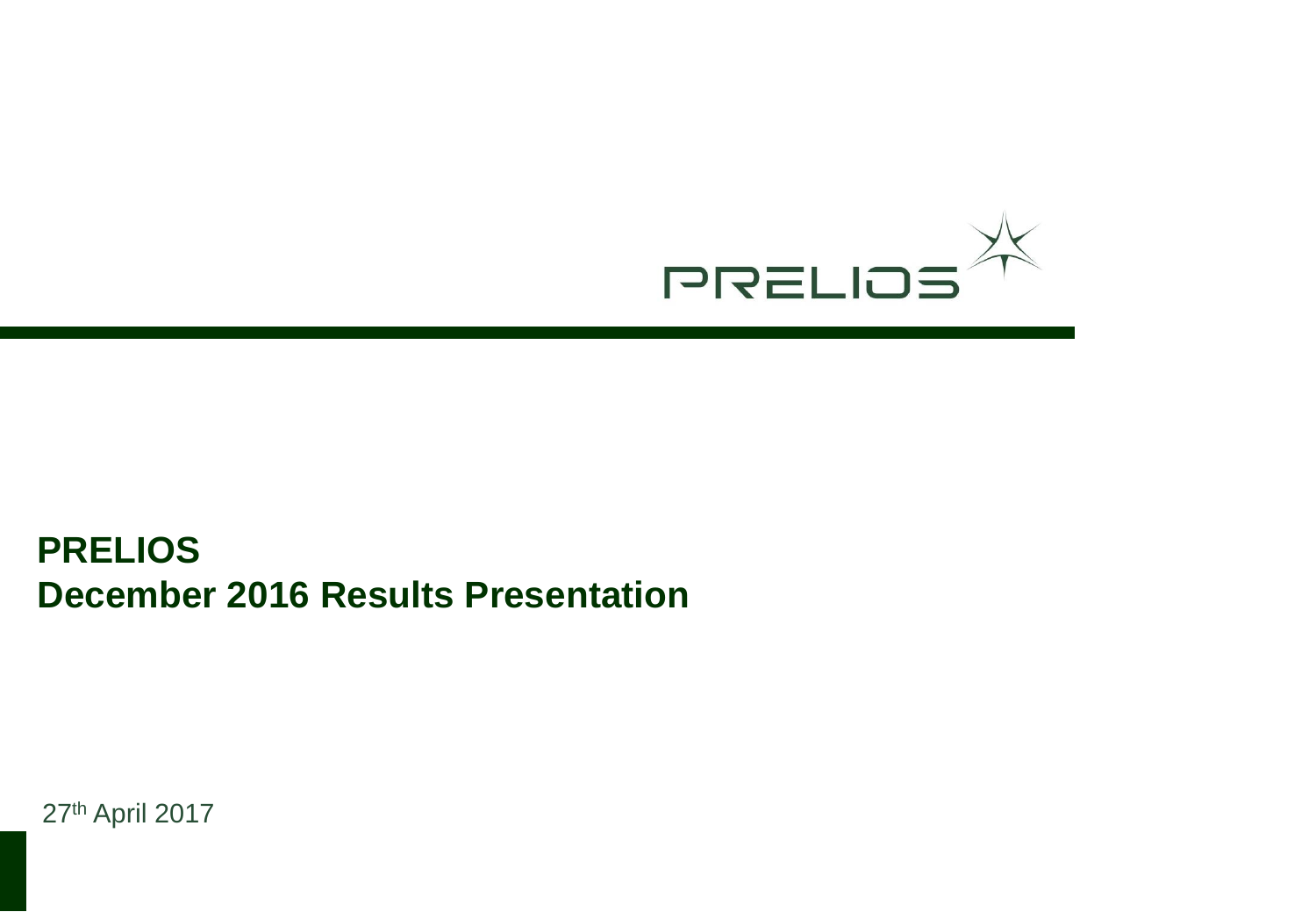## **AGENDA**

*Overview Prelios Group* 

- *December 2016 Results Presentation*
- *Shareholders Structure*

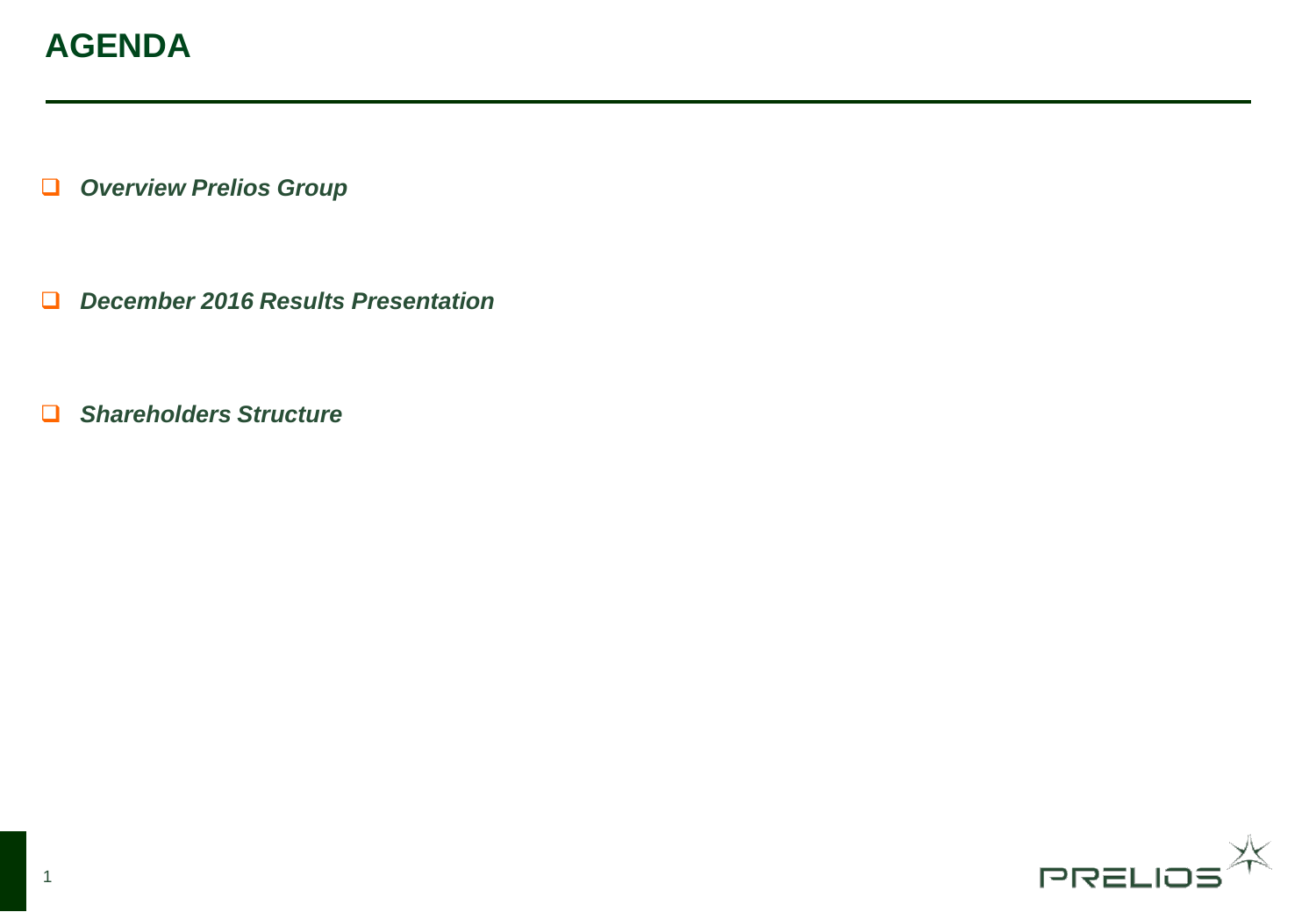Overview Prelios Group

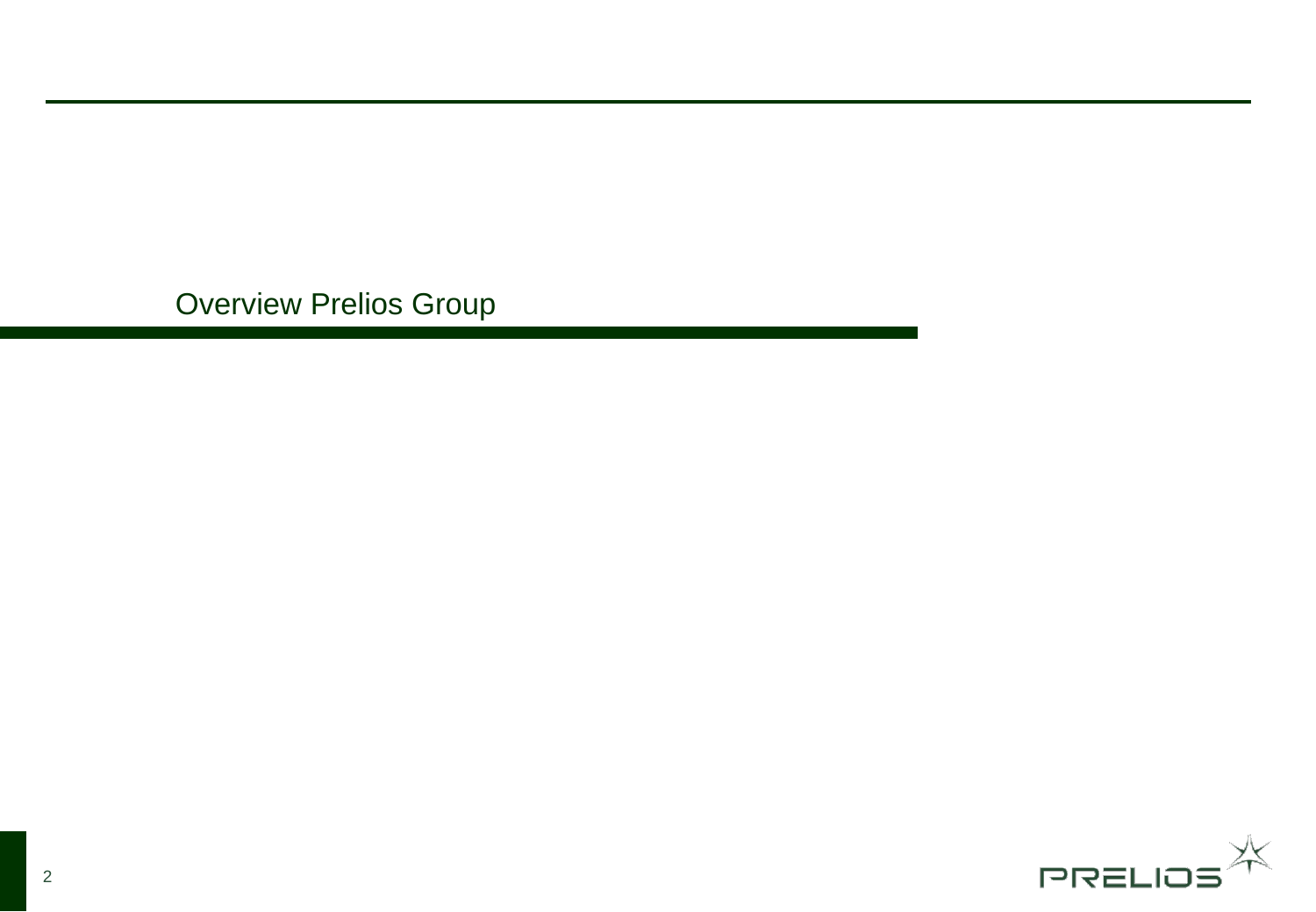### **Overview Prelios Group From a real estate company to a pure services management company**

Listed on the Italian Stock Exchange since 2002, Prelios is a **leading asset management group providing a full range of real estate and financial services. Prelios became a** "**pure management" independent company** after the execution of the spin-off of the investment activity**.** The Group is active through different operating companies, which together form a well-known network rewarded for its quality and reliability confirmed by certifications as well as positive ratings by the international agencies.

**Prelios, having already transformed its business model from captive to open market,** aims to become the reference "asset manager and service provider" in Italy leveraging on **synergy and cross – fertilization** among the business units to finalize the relaunch and **strategic repositioning process.**

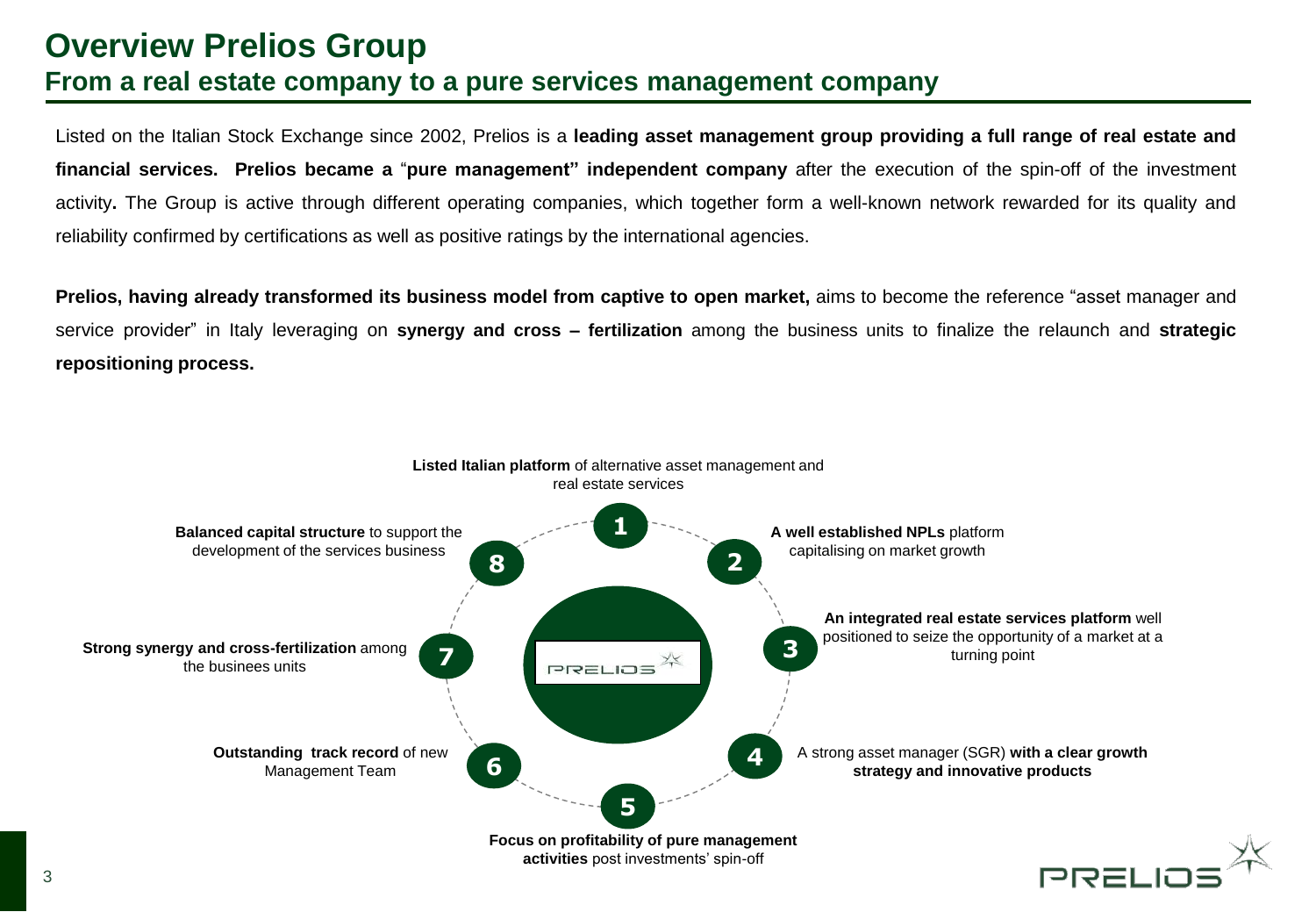### **Overview Prelios Group Prelios Group Profile**

Prelios Group comprises an extremely well-qualified team which includes approximately 400 employees in Italy and abroad, with significant professional skills and a track record of excellence in the international arena with focus into:

#### **Alternative Asset Management**

- Prelios SGR ("SGR"): management of real estate funds and asset management
- Prelios Credit Servicing ("PRECS; Credit Servicing"): non and sub performing loans management credit servicing

### **Real Estate Services**

- Prelios Integra ("Integra") integrated asset services, including property and project management, Prelios Valuations ("Valuations") real estate appraisals and data quality and Prelios Agency ("Agency") real estate agency services
- \* The Group is also active in Germany through highly specialized divisions in the commercial real estate segment. In Poland is mainly active in the management and improvement of areas under development

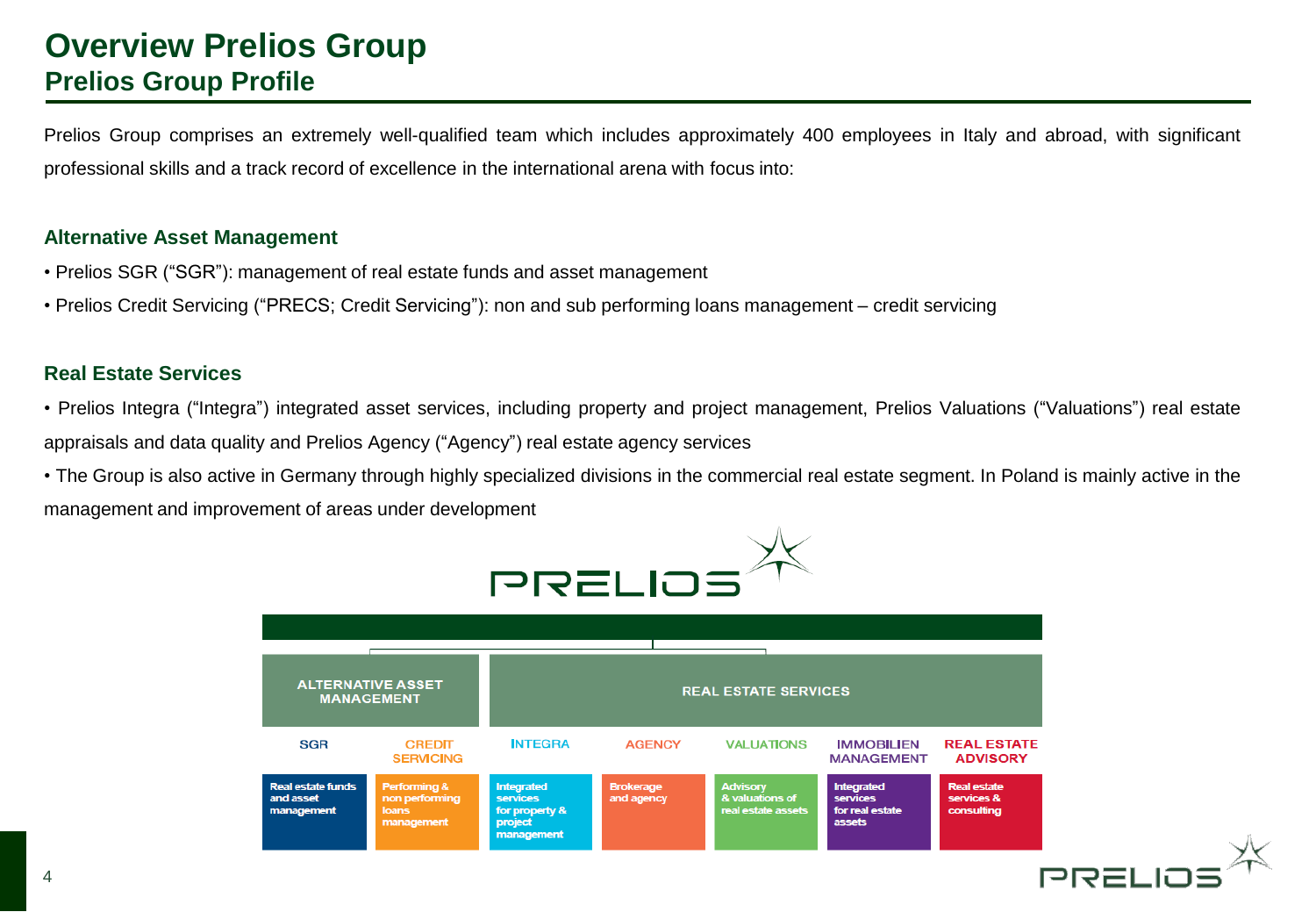#### **Alternative Asset Management**

#### **Prelios Credit Servicing**

- **Gross Book Value under management is ca. €9.5bn** as of December 2016
- **Independent and regulated by Bank of Italy** (registered in April 2016 in the Single Register of Financial Intermediaries envisaged in Article 106 of the Consolidated Banking Act.)
- Active in:
	- **Special Servicing** (credit management and recovery)
	- **Master Servicing** (cash management, payments and reports)
	- **Corporate Servicing** (structuring and administration of SPV)
	- **Due Diligence** and **advisory** during acquisitions/disposals of portfolio
- **High ranking by rating agencies** confirms the reliability and solidity of PRECS:
	- **Standard & Poor's** ABOVE AVERAGE (February 2016) rating as Special and Master Servicer
	- **Fitch** Special Servicer (June 2016) rating of RSS2+/CSS2+.
- Acted as global Servicer for Banca Popolare di Bari transaction, the first pubblic securitization backed by the Italian **Government**

"GACS": this transaction involved a portfolio of approx.  $\epsilon$  480m (GBV).

#### **Prelios SGR**

- **AuM approx. 3.9 € bln** as at December 2016 with **31 funds**, one of the leading players in Italy
- Active in structuring and managing investment funds with a consistent pipeline
- Actually expanding, in a competitive market, advisory and structuring services for leading institutional investors, both domestic and international, acting as partners to define their real estate investment strategies.

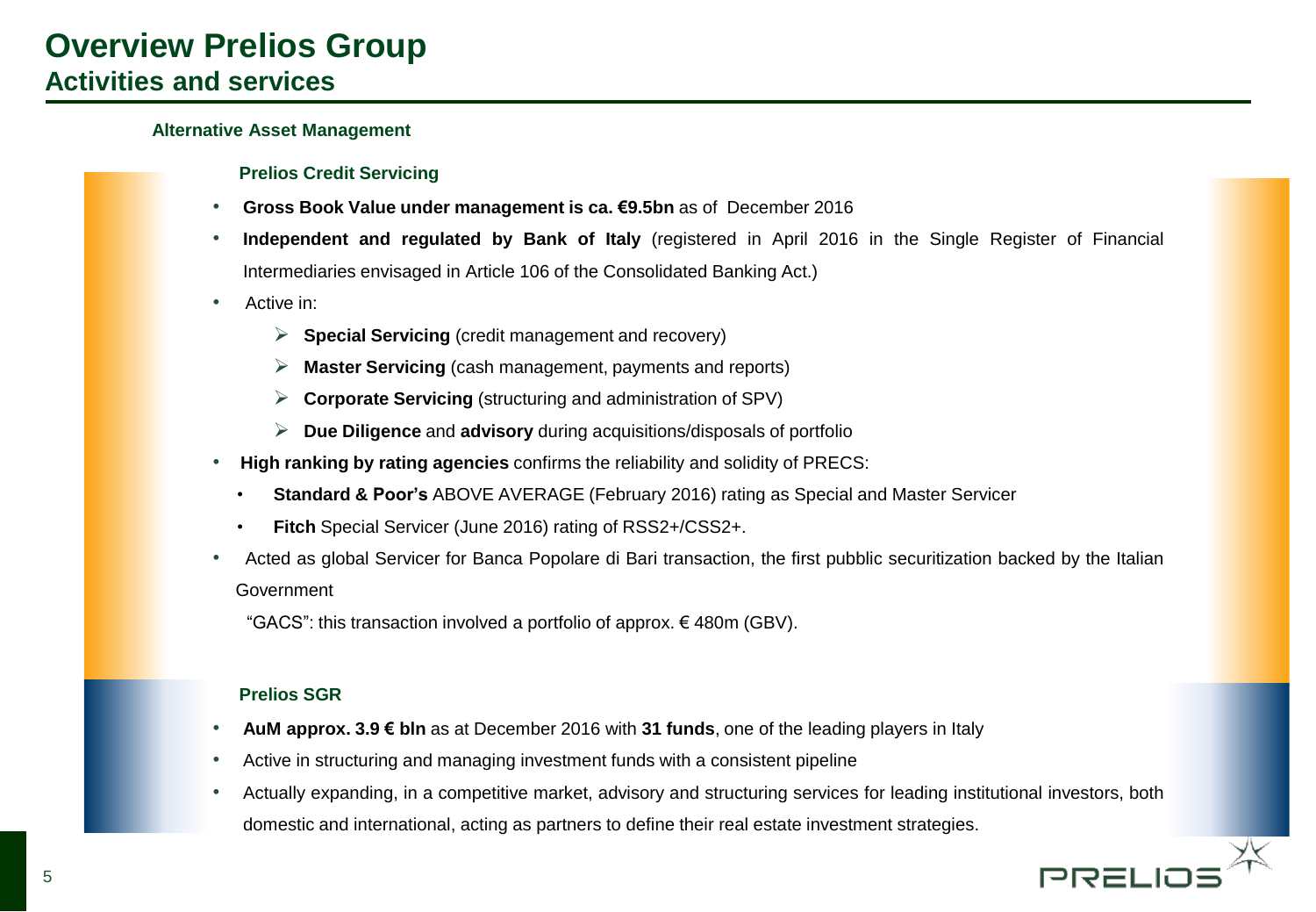### **Real Estate Services**

### **Prelios Integra**

- One of Italian leading operators in integrated property management and project development services, with **approximately 6 € bln of assets under management**
- It provides a wide range of services covering the entire lifecycle of real estate asset (e.g. property, project, building management, HSE - Health & Safety, Environment / Energy, due diligence, urban planning and engineering advisory)

#### **Prelios Valuations**

- One of Italian foremost independent providers of appraisals for individual properties and real estate portfolios
- Currently engaged **to perform over 65,000 appraisals annually** and is one of the top companies providing appraisal services to banks in Italy ("Loan Services")
- RICS compliant, recently widened the service offer with advanced risk management solutions

#### **Prelios Agency**

• Provides brokerage and advisory services to public and private investors as well as real estate funds and institutional investors

#### **Prelios Real Estate Advisory/Immobilien Management**

• The Group, with headquarters in Hamburg and Frankfurt, offers fund management and real estate services focused on commercial segment and in particular on the management of shopping centers and retail or mixed use properties for noncaptive clients. Prelios Real Estate Advisory is specialized in advisory services in Poland, providing professional support in the full life cycle of an investment project, from market analysis, to identifying and selecting projects, audits, due diligence, loan management and asset management services.

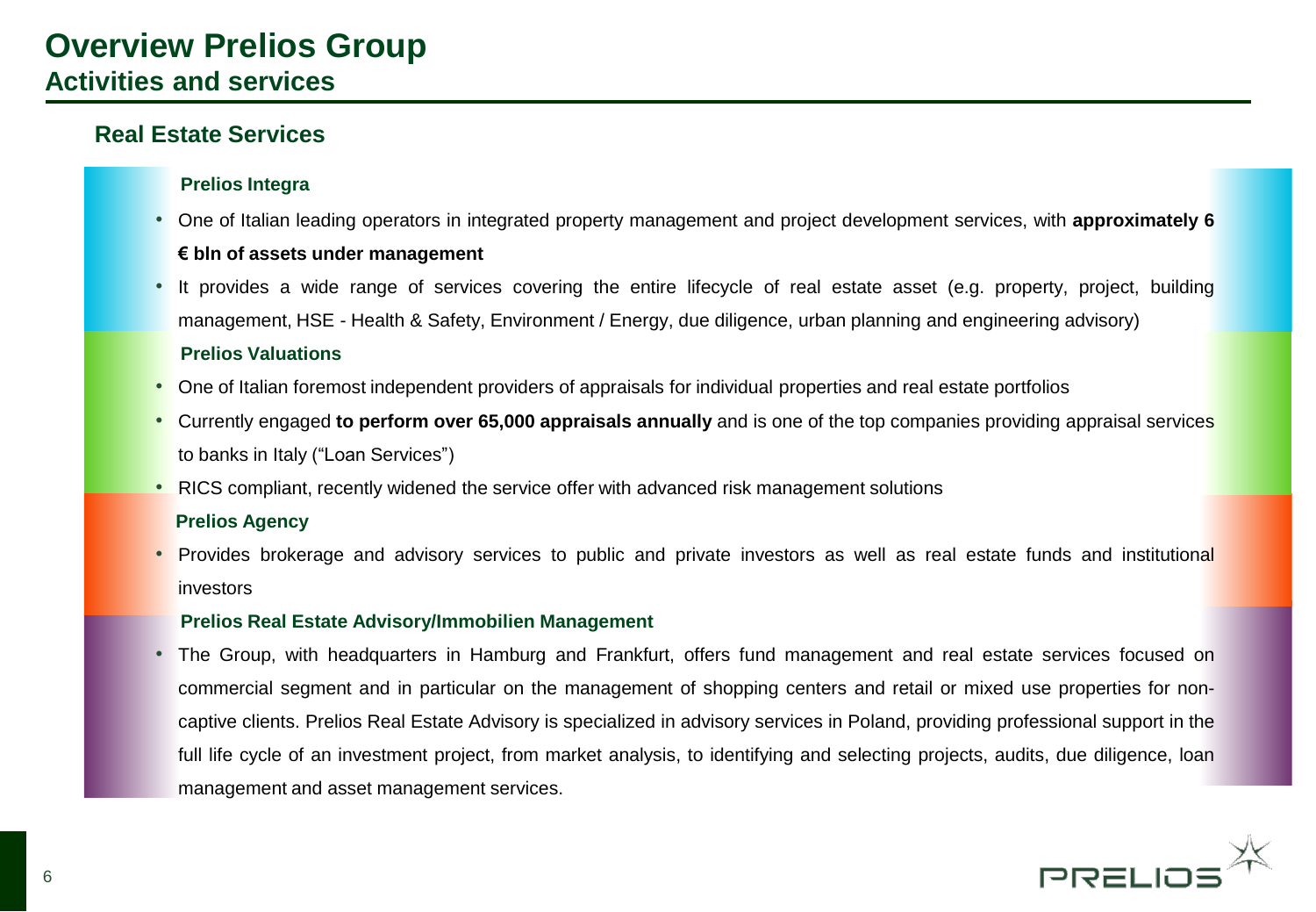### **Overview Prelios Group Recent newsflow**

- **Prelios Group:** *focus on Management Team.*
- **Prelios Credit Servicing:** *continuos newsflow:*
	- *Banca Popolare di Bari*
	- *CARIGE*
	- *Multioriginator*
	- *Rating update (Fitch)*
	- *Atlante fund*
- **Prelios SGR:** *new funds and pipeline:*
- *Bernina Social Housing fund*
- *Madison Imperiale fund*
- *Logita fund*
- *Iaso fund*
- *Restart fund*
- *Cloe and Areef fund*
- **Prelios Deutschland:** *fund set-up and investment management team completed*
- **Regulatory news:**

- *Law 15/2017 Support the liquidity and the capital strenght*
- $\overline{\phantom{2}}$  *Law* 232/2016  $\implies$  PIR

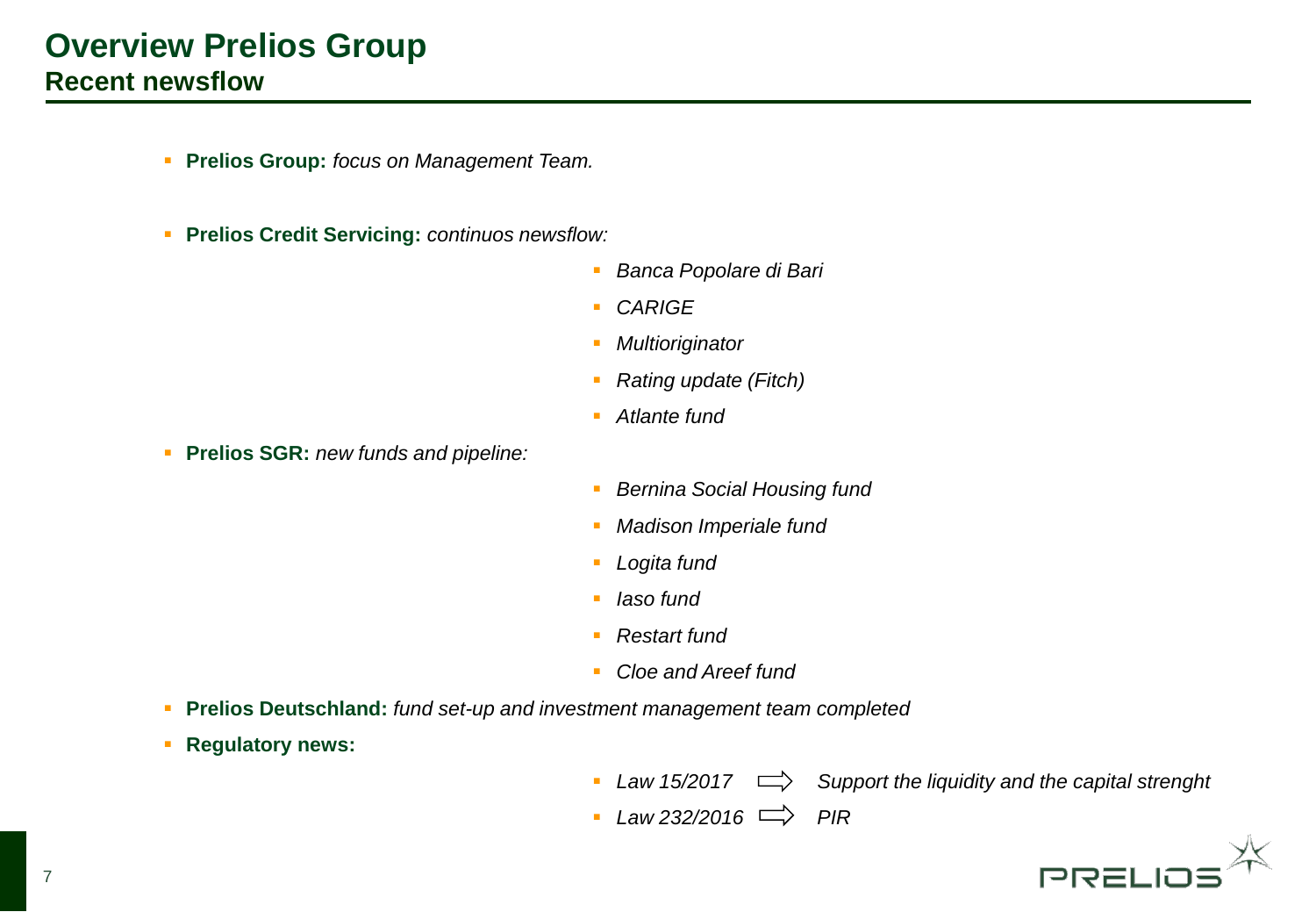December 2016 Results Presentation

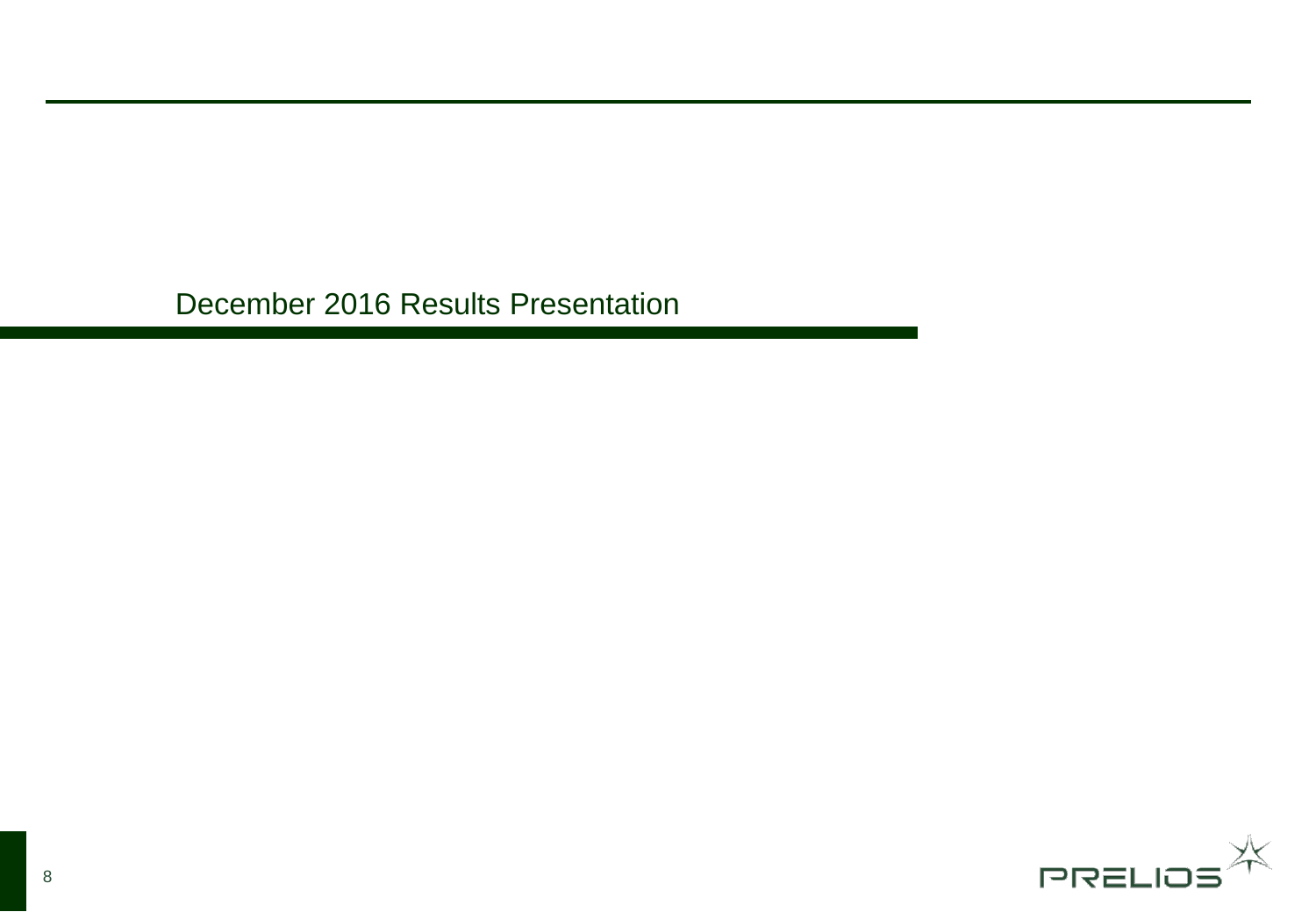### **December 2016 Group Results Highlights**

*(€/mln)*

|                                           | <b>ACTUAL DEC 2016</b> | <b>ACTUAL DEC 2015</b> | △ ACTUAL 2016 vs<br><b>ACTUAL 2015</b> | $\triangle$ % ACTUAL 2016 vs<br><b>ACTUAL 2015</b> |
|-------------------------------------------|------------------------|------------------------|----------------------------------------|----------------------------------------------------|
| <b>Revenues</b>                           | 76.8                   | 70.9                   | 5.9                                    | 8%                                                 |
| of which service activities               | 76.8                   | 66.4                   | 10.3                                   | 16%                                                |
| of which other revenues                   | 0.0                    | 4.5                    | (4.5)                                  |                                                    |
| <b>EBIT</b>                               | 4.1                    | (0.8)                  | 4.9                                    | 592%                                               |
| <b>Investments</b>                        | (18.8)                 | (29.0)                 | 10.2                                   | 35%                                                |
| of which property writedowns/revaluations | (0.2)                  | (20.1)                 | 19.8                                   |                                                    |
| Financial charges                         | (5.8)                  | (13.5)                 | 7.7                                    |                                                    |
| Restructuring costs                       | (6.5)                  | (0.5)                  | (6.0)                                  |                                                    |
| Income taxes                              | (2.8)                  | (4.9)                  | 2.1                                    |                                                    |
| Discontinued operations                   |                        | 4.3                    | (4.3)                                  |                                                    |
| Minority interests                        | 0.0                    | (0.1)                  | 0.1                                    |                                                    |
| Net income after minority interests       | (29.8)                 | (44.5)                 | 14.7                                   | 33%                                                |

| <b>Consolidated Net Equity</b>      | 91.0  | 66.0    | 24.9  | 38%    |
|-------------------------------------|-------|---------|-------|--------|
| <b>Statutory Net Equity</b>         | 70.7  | 19.8    | 50.9  | 257%   |
| <b>Net financial position (NFP)</b> | (6.5) | (184.9) | 178.4 | $-96%$ |





**Prelios Group**, on the basis of a reliable results delivery over last years and the completed turnaround, **is planning a 2017**:

- focused on achieveing the right strategic positioning in the competitive scenario
- **with revenues > 2016 and consolidated ROS above mid single digit.**

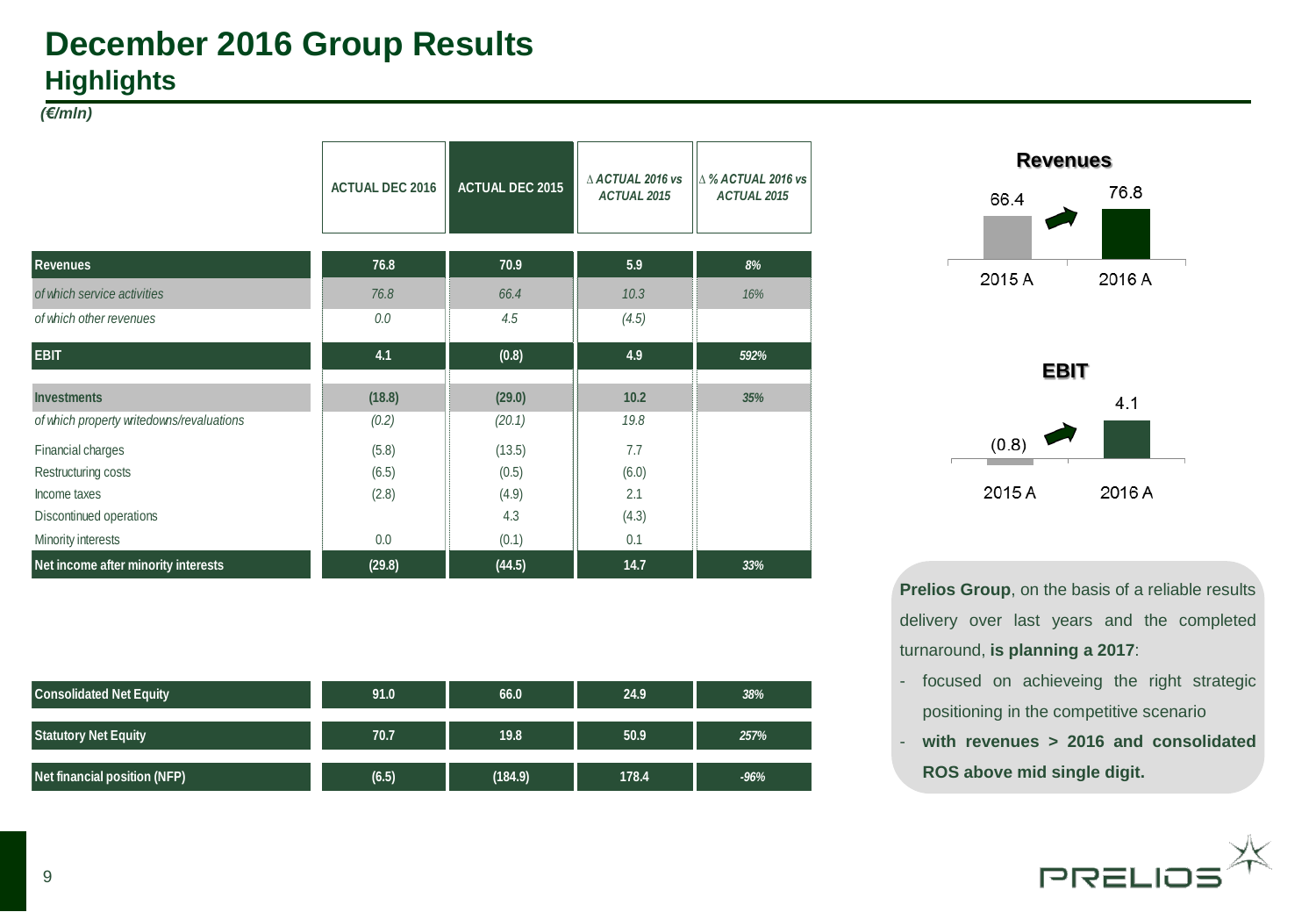### **December 2016 Group Results Management Platform: Revenues and Ebit**

| (E/mln)      |                                              |                                                      |                           |                           |                                                  |               |
|--------------|----------------------------------------------|------------------------------------------------------|---------------------------|---------------------------|--------------------------------------------------|---------------|
|              |                                              |                                                      | <b>ACTUAL DEC</b><br>2016 | <b>ACTUAL DEC</b><br>2015 | <b>A ACTUAL 2016</b><br><b>vs ACTUAL</b><br>2015 |               |
| <b>ITALY</b> |                                              |                                                      |                           |                           |                                                  |               |
|              | <b>SGR</b>                                   | Revenues<br><b>Ebit</b><br><b>ROS</b>                | 17.3<br>5.8<br>33.8%      | 16.7<br>3.6<br>21.4%      | 0.5<br>2.3                                       | 3%<br>63%     |
|              | <b>NPL - Credit Servicing</b>                | Revenues<br><b>Ebit</b>                              | 8.8<br>(0.3)              | 9.5<br>(0.7)              | (0.6)<br>0.4                                     | $-7%$<br>57%  |
|              |                                              | <b>ROS</b>                                           | $-3.6%$                   | $-7.8%$                   |                                                  |               |
|              | <b>Alternative Asset Management</b>          | <b>Revenues</b><br><b>Ebit</b><br><b>ROS</b>         | 26.1<br>5.5<br>21.2%      | 26.2<br>2.8<br>10.9%      | (0.1)<br>2.7                                     | 0%<br>94%     |
|              | Integra                                      | Revenues<br>Ebit<br><b>ROS</b>                       | 22.7<br>2.4<br>10.3%      | 20.9<br>1.4<br>6.8%       | 1.8<br>0.9                                       | 9%<br>66%     |
|              | Agency                                       | Revenues<br>Ebit                                     | 3.0<br>(0.1)              | 3.6<br>(0.9)              | (0.6)<br>0.8                                     | $-16%$<br>86% |
|              | <b>Valuation</b>                             | <b>ROS</b><br>Revenues<br>Ebit                       | $-4.4%$<br>10.5<br>1.9    | $-26%$<br>6.7<br>1.1      | 3.8<br>0.8                                       | 57%<br>70%    |
|              |                                              | <b>ROS</b>                                           | 17.9%                     | 17%                       |                                                  |               |
|              | <b>Services Italy</b>                        | <b>Revenues</b><br><b>Ebit</b>                       | 36.2<br>4.1               | 31.2<br>1.6               | 5.0<br>2.5                                       | 16%<br>159%   |
|              |                                              | <b>ROS</b>                                           | 11%                       | $5%$                      |                                                  |               |
|              |                                              | <b>Revenues</b>                                      | 62.3                      | 57.4                      | 4.9                                              | 9%            |
|              | <b>Management Platform ITALY</b>             | <b>Ebit</b><br><b>ROS</b>                            | 9.6<br>15.4%              | 4.4<br>7.7%               | 5.2                                              | 117%          |
|              | <b>Management Platform Foreign Countries</b> | <b>Revenues</b><br><b>Ebit</b><br><b>ROS</b>         | 14.1<br>1.3<br>9.4%       | 12.7<br>2.9<br>22.8%      | 1.4<br>(1.5)                                     | 11%<br>$-54%$ |
|              | G&A (Holding)                                | Revenues<br><b>Ebit</b>                              | 0.3<br>(6.9)              | (3.6)<br>(8.1)            | 3.9<br>$1.2$                                     | 109%<br>15%   |
|              | <b>TOTAL MANAGEMENT PLATFORM</b>             |                                                      |                           |                           |                                                  |               |
|              |                                              | Revenues                                             | 76.8                      | 66.4                      | 10.3                                             | 16%           |
|              |                                              | <b>Ebit Management Platform</b><br><b>ROS</b>        | 4.1<br>5.3%               | (0.8)<br>$-1.2%$          | 4.9                                              | 591%          |
|              |                                              | Revenues escluding G&A                               | 76.4                      | 70.1                      | 6.4                                              | 9%            |
|              |                                              | Ebit Management Platform escluding G&A<br><b>ROS</b> | 10.9<br>14.3%             | 7.3<br>10.4%              | 3.6                                              | 50%           |

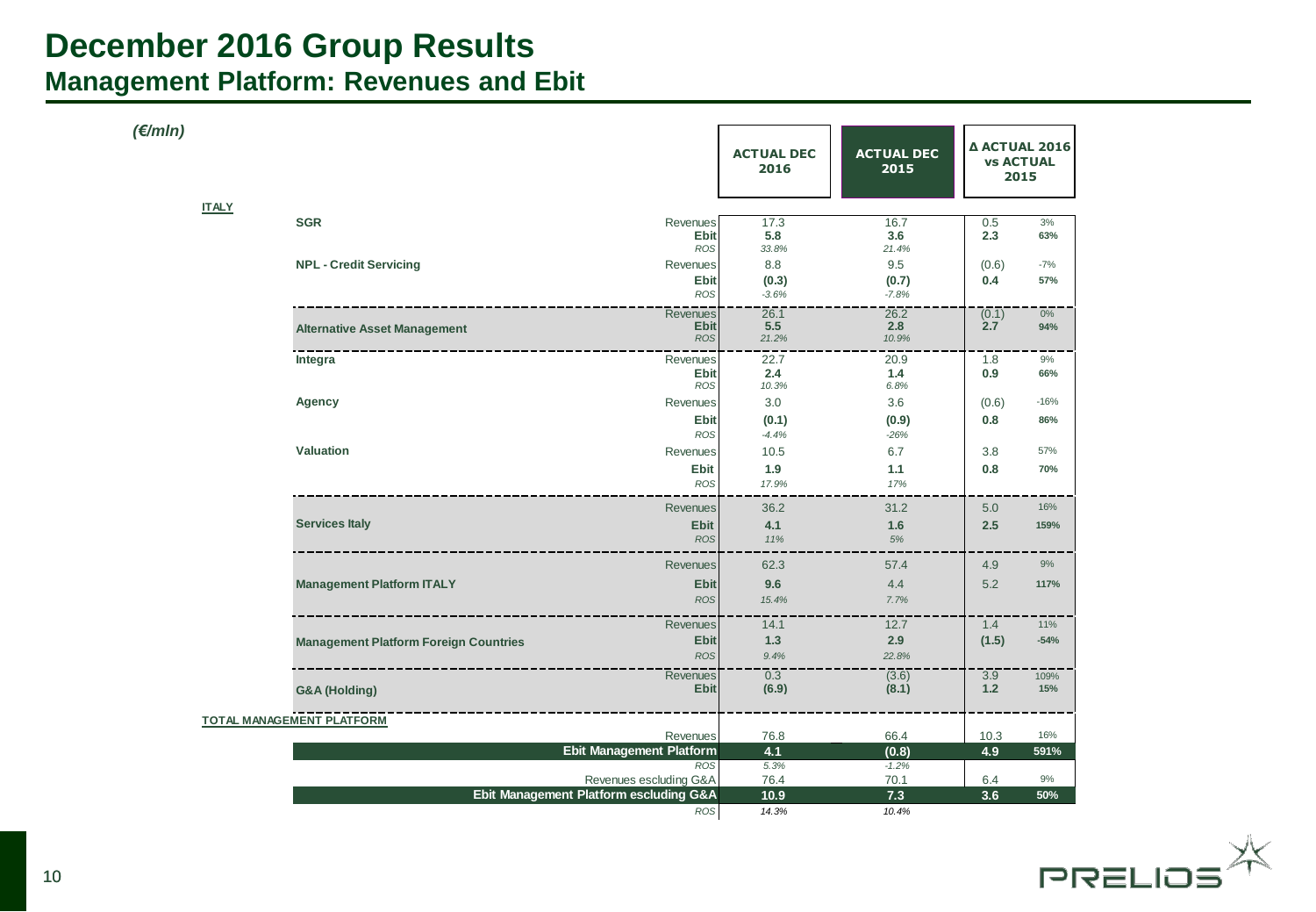### **December 2016 Group Results December 2016 and FY 2015 Consolidated Balance Sheet**

| (€/mln)                                        | <b>ACTUAL</b><br><b>Dec 2016</b> | <b>ACTUAL</b><br><b>Dec 2015</b> |
|------------------------------------------------|----------------------------------|----------------------------------|
|                                                |                                  |                                  |
| <b>Fixed assets</b>                            | 132.1                            | 291.0                            |
| of which participations and shareholders' loan | 70.9                             | 221.7                            |
| of which goodwill                              | 56.4                             | 56.4                             |
| of which other fixed assets                    | 4.8                              | 12.9                             |
| <b>Net working capital</b>                     | (3.6)                            | 22.7                             |
| Inventories                                    | 0.0                              | 39.3                             |
| <b>Trade receivables</b>                       | 40.2                             | 41.8                             |
| Trade payables                                 | (42.7)                           | (54.9)                           |
| Other payables/receivable                      | (1.1)                            | (3.7)                            |
| <b>Net invested capital</b>                    | 128.5                            | 313.6                            |
| Net equity                                     | 91.0                             | 66.0                             |
| <b>Funds</b>                                   | 31.0                             | 62.7                             |
| Net financial position                         | 6.5                              | 184.9                            |
| <b>Total sources</b>                           | 128.5                            | 313.6                            |

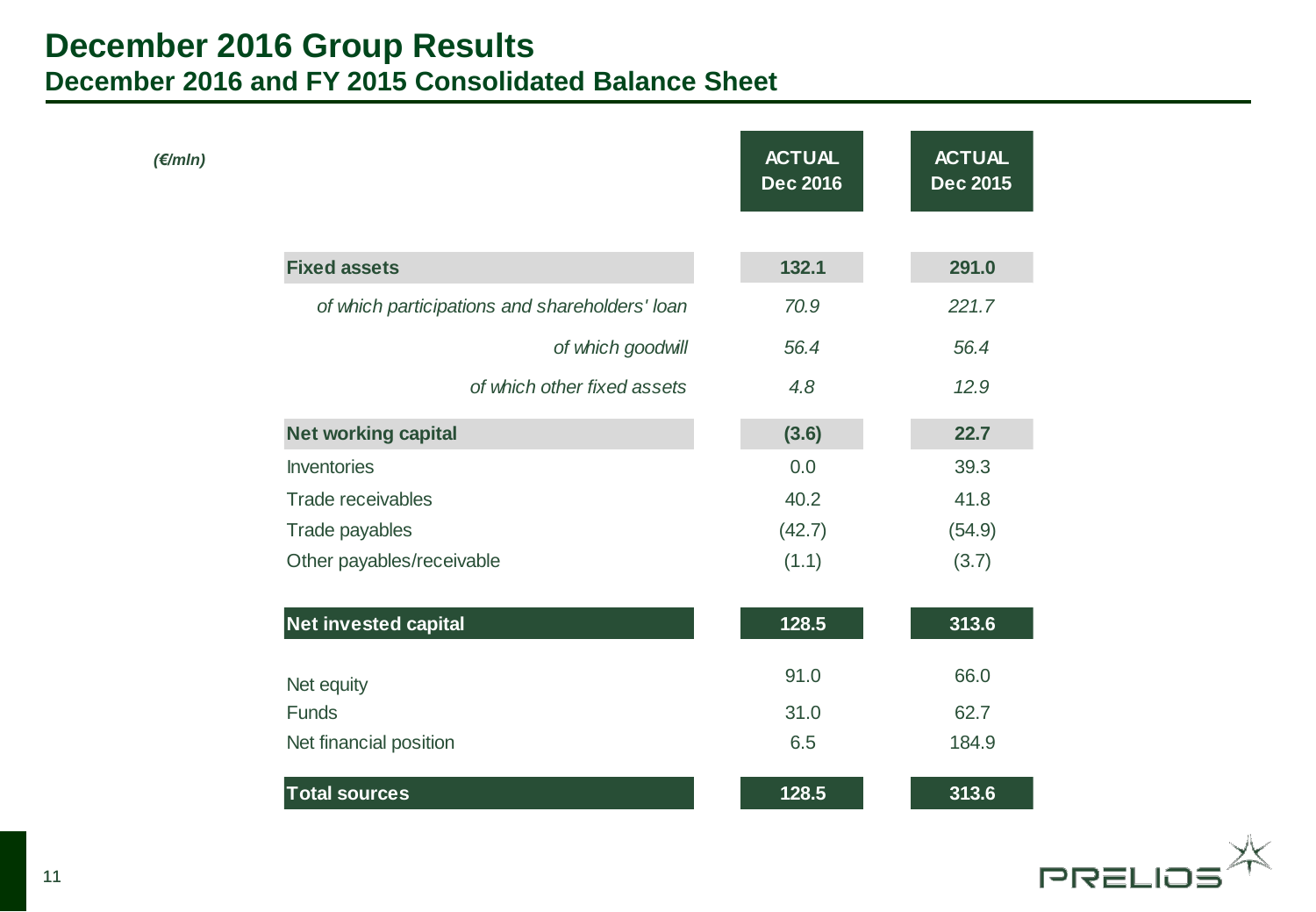### **December 2016 Group Results Net Financial Position Dec 2015 – Dec 2016**

#### *(€/mln)*



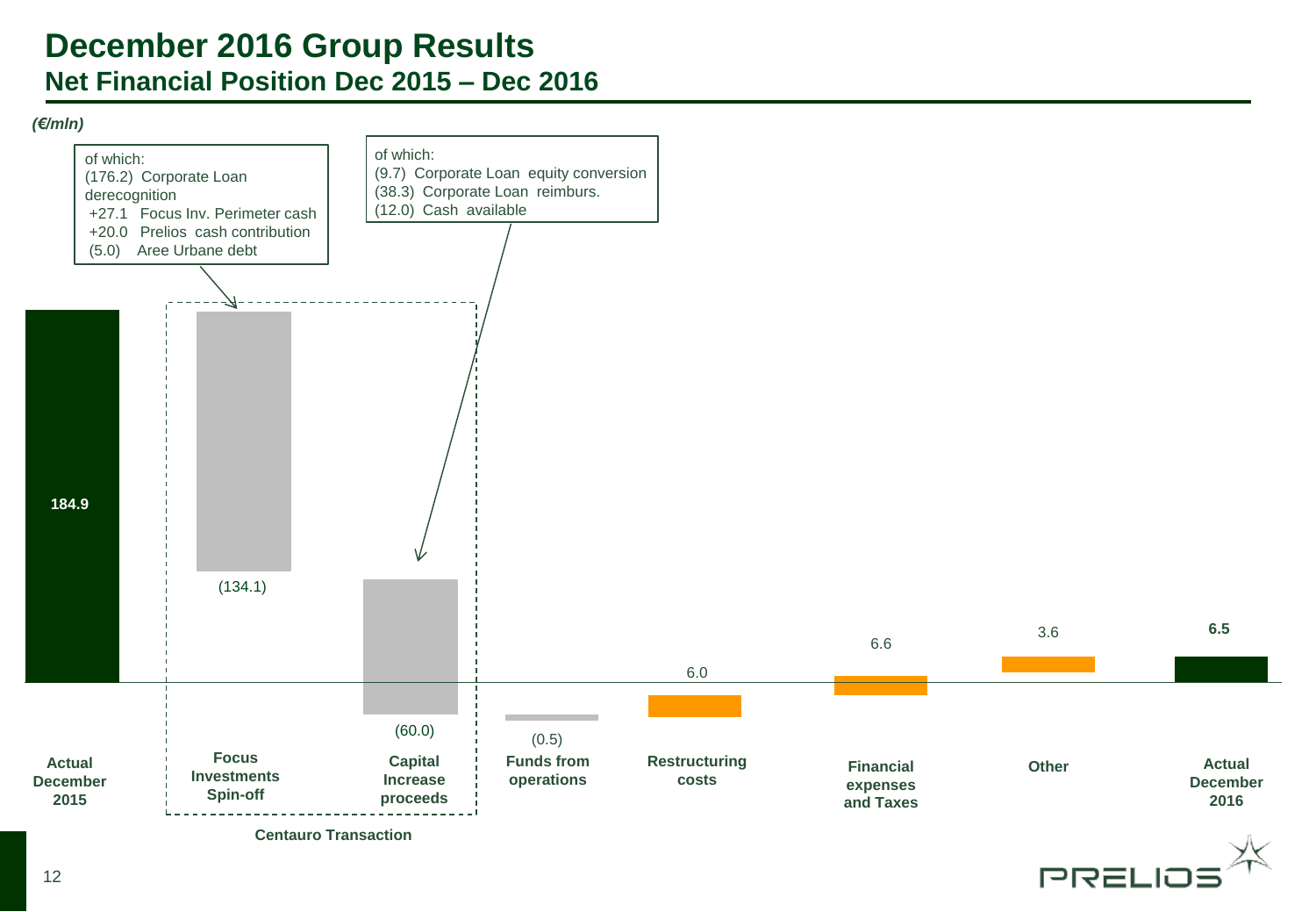Shareholders Structure

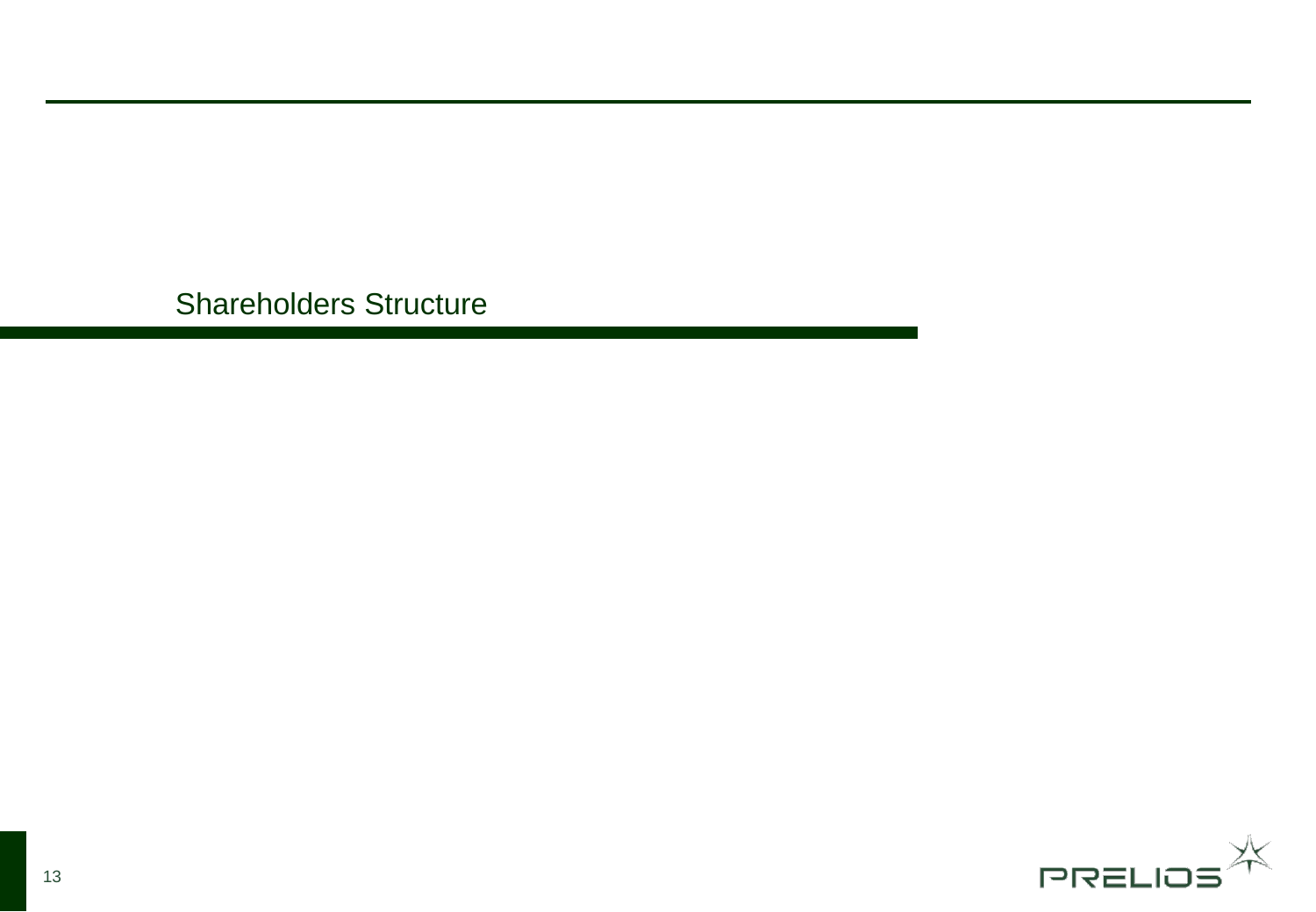# **Shareholders Structure**

Voting share capital (excluding class B shares) *Economic share capital (including class B shares)* 



(1) Prelios Shareholders agreement includes Deb Holding Srl, Negentropy Capital Partners Llp, Feidos S.p.A., Fondazione Renato Corti, Alexis De Dietrich, Energia Di Famiglia Srl, York European Distressed Credit Holdings II Llc, Lunelli S.p.A., Porto Allegro Srl, Fulvio Conti, Matteo Bruno Lunelli. Fenice Srl includes Pirelli & C. S.p.A., Uicredit S.p.A.. e Intesa Sanpaolo S.p.A.



 $14^{(2)}$